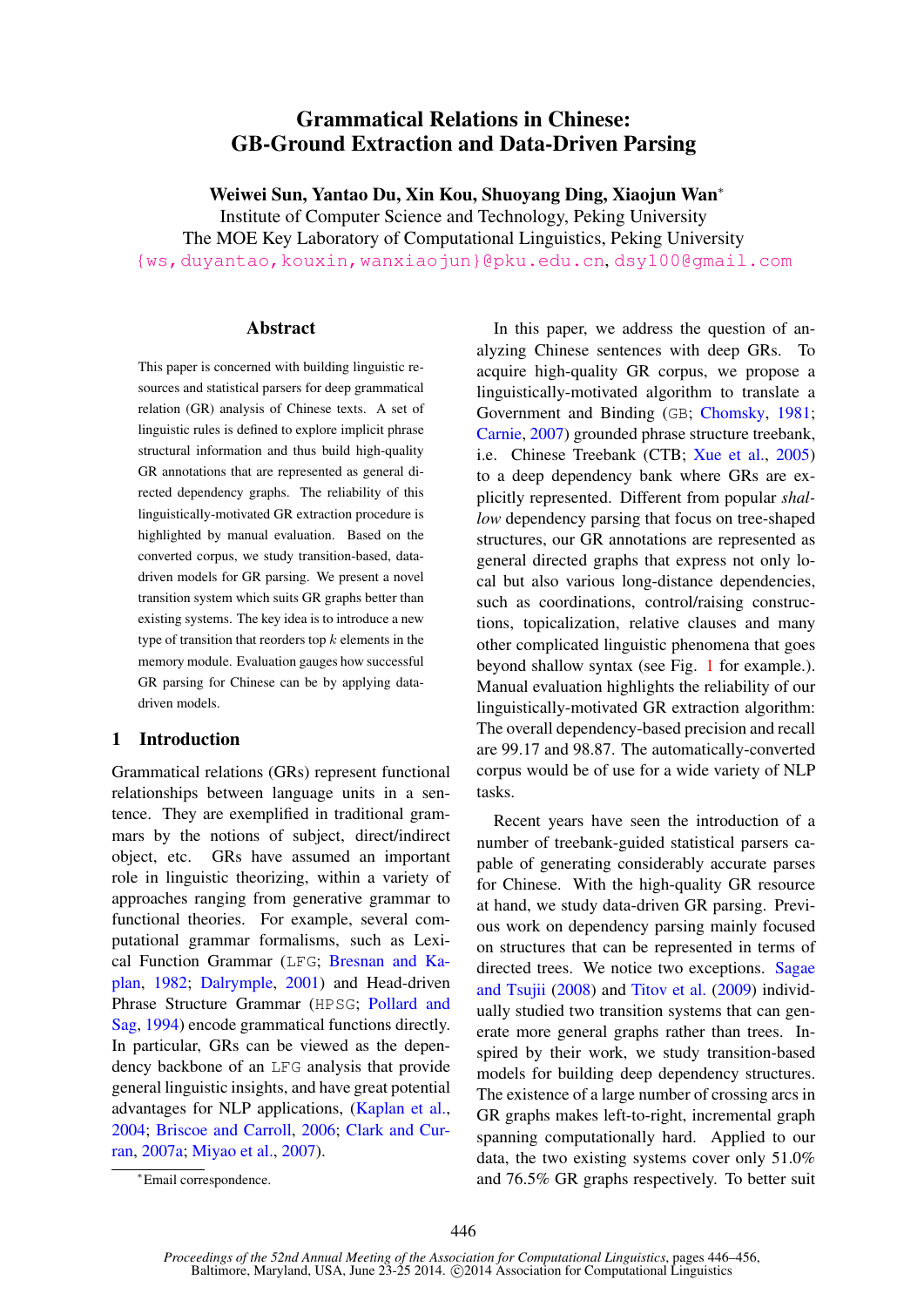

Figure 1: An example: *Pudong recently enacted regulatory documents involving the economic field*. The symbol "\*ldd" indicates long-distance dependencies; "subj\*ldd" between the word "涉及/involve" and the word "文件/documents" represents a long-range subject-predicate relation. The arguments and adjuncts of the coordinated verbs, namely "颁布/issue" and "实行/practice," are separately yet distributively linked the two heads.

our problem, we extend Titov et al.'s work and study what we call  $K$ -permutation transition system. The key idea is to introduce a new type of transition that reorders top  $k$  ( $2 \leq k \leq K$ ) elements in the memory module of a stack-based transition system. With the increase of  $K$ , the expressiveness of the corresponding system strictly increases. We propose an oracle deriving method which is guaranteed to find a sound transition sequence if one exits. Moreover, we introduce an effective approximation of that oracle, which decreases decoding ambiguity but practically covers almost exactly the same graphs for our data.

Based on the stronger transition system, we build a GR parser with a discriminative model for disambiguation and a beam decoder for inference. We conduct experiments on CTB 6.0 to profile this parser. With the increase of the  $K$ , the parser is able to utilize more GR graphs for training and the numeric performance is improved. Evaluation gauges how successful GR parsing for Chinese can be by applying data-driven models. Detailed analysis reveal some important factors that may possibly boost the performance. To our knowledge, this work provides the first result of extensive experiments of parsing Chinese with GRs.

We release our GR processing kit and goldstandard annotations for research purposes. These resources can be downloaded at http://www. icst.pku.edu.cn/lcwm/omg.

### 2 GB-grounded GR Extraction

In this section, we discuss the construction of the GR annotations. Basically, the annotations are automatically converted from a GB-grounded phrasestructure treebank, namely CTB. Conceptually, this conversion is similar to the conversions from CTB structures to representations in deep grammar formalisms (Tse and Curran, 2010; Yu et al., 2010; Guo et al., 2007; Xia, 2001). However, our work is grounded in GB, which is the linguistic basis of the construction of CTB. We argue that this theoretical choice makes the conversion process more compatible with the original annotations and therefore more accurate. We use directed graphs to explicitly encode bi-lexical dependencies involved in coordination, raising/control constructions, extraction, topicalization, and many other complicated phenomena. Fig. 1 shows an example of such a GR graph and its original CTB annotation.

### 2.1 Linguistic Basis

GRs are encoded in different ways in different languages. In some languages, e.g. Turkish, grammatical function is encoded by means of morphological marking, while in highly *configurational* languages, e.g. Chinese, the grammatical function of a phrase is heavily determined by its constituent structure position. Dominant Chomskyan theories, including GB, have defined GRs as configurations at phrase structures. Following this principle, CTB groups words into constituents through the use of a limited set of fundamental grammatical functions. Transformational grammar utilizes empty categories (ECs) to represent long-distance dependencies. In CTB, traces are provided by relating displaced linguistic material to where it should be interpreted semantically. By exploiting configurational information, traces and functional tag annotations, GR information can be hopefully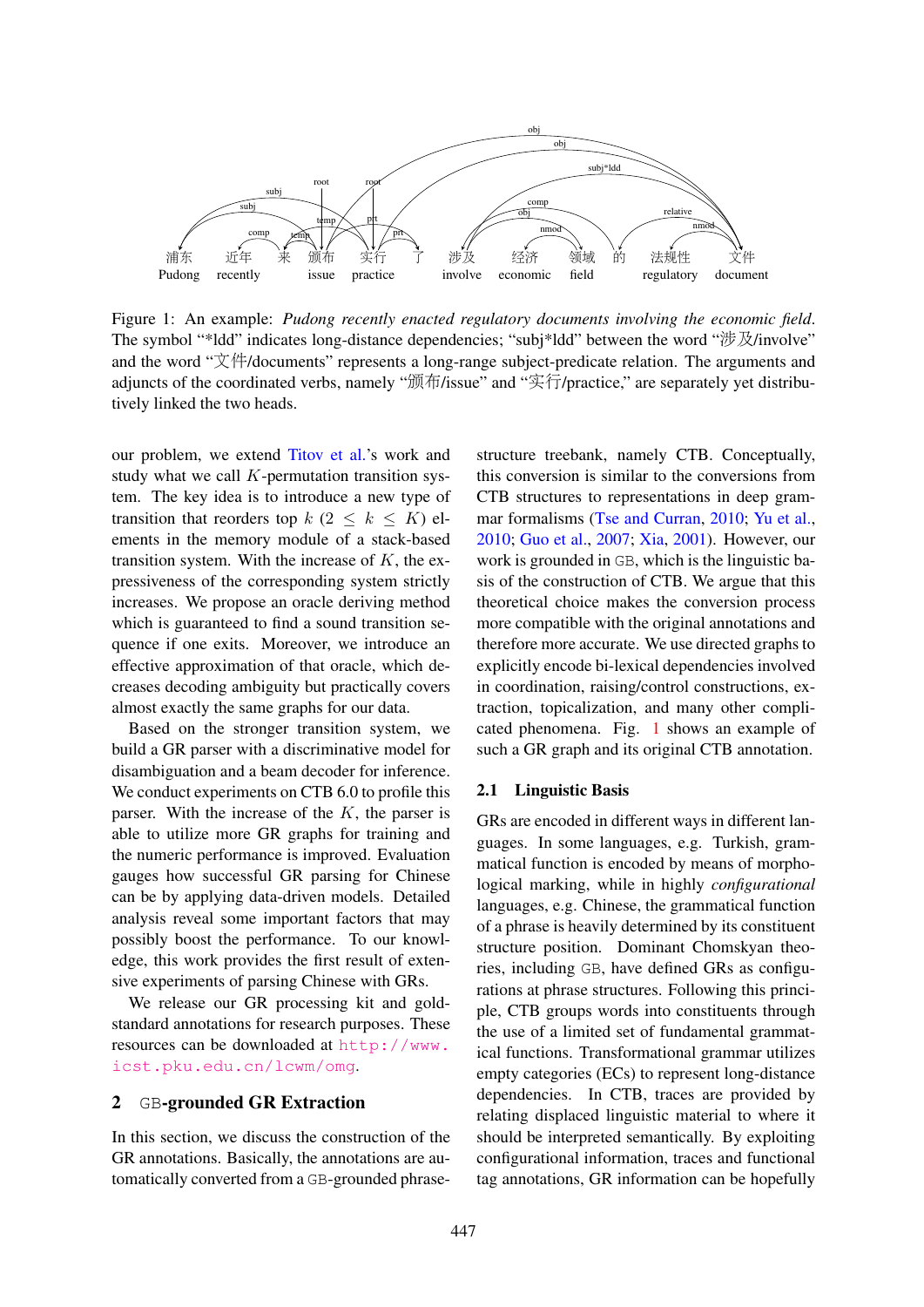

Figure 2: The original CTB annotation augmented with LFG-like f-structure annotations of the running example.

derived from CTB trees with high accuracy.

### 2.2 The Extraction Algorithm

Our treebank conversion algorithm borrows key insights from Lexical Functional Grammar (LFG; Bresnan and Kaplan, 1982; Dalrymple, 2001). LFG posits two levels of representation: c(onstituent)-structure and f(unctional)-structure minimally. C-structure is represented by phrasestructure trees, and captures surface syntactic configurations such as word order, while f-structure encodes grammatical functions. It is easy to extract a dependency backbone which approximates basic predicate-argument-adjunct structures from f-structures. The construction of the widely used PARC DepBank (King et al., 2003) is a good example.

LFG relates c-structure and f-structure through f-structure annotations, which compositionally map every constituent to a corresponding fstructure. Borrowing this key idea, we translate CTB trees to dependency graphs by first augmenting each constituency with f-structure annotations, then propagating the head words of the head or conjunct daughter(s) upwards to their parents, and finally creating a dependency graph. The following presents details step-by-step.

Tapping implicit information. Xue (2007) introduced a systematic study to tap the implicit functional information of CTB. This gives us a very good start to extract GRs. We slightly modify their method to enrich a CTB tree with f-structure annotations: Each node in a resulting tree is annotated with one and only one corresponding equation. See Fig. 2 for example. Comparing the original annotation and enriched one, we can see that the functionality of this step is to explicitly represent and regulate grammatical functions.

Beyond CTB annotations: tracing more. Natural languages do not always interpret linguistic material locally. In order to obtain accurate and complete GR, predicate-argument, or logical form representations, a hallmark of deep grammars is that they usually involve a non-local dependency resolution mechanism. CTB trees utilize ECs and coindexed materials to represent long-distance dependencies. An EC is a nominal element that does not have any phonological content and is therefore unpronounced. Two kinds of anaphoric ECs, i.e. big PRO and trace, are annotated in CTB. Theoretically speaking, only trace is generated as the result of *movement* and therefore annotated with antecedents in CTB. We carefully check the annotation and find that a considerable amount of antecedents are not labeled, and hence a lot of impor-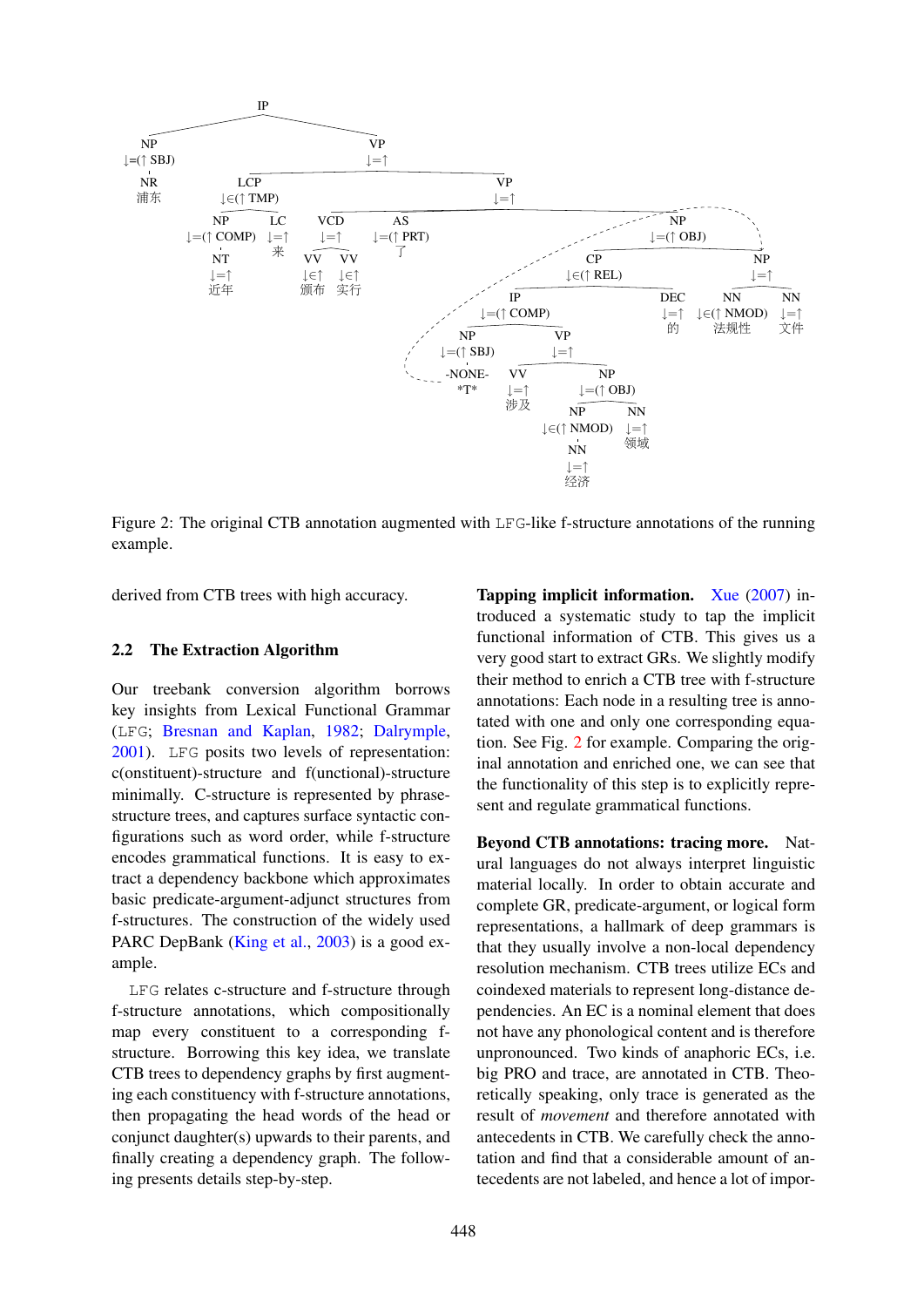

Figure 3: An example of lexicalized tree after head word upward passing. Only partial result is shown. The long-distance dependency between "涉及/involve" and "文件/document" is created through copying the dependent to a coindexed anaphoric EC position.

tant non-local information is missing. In addition, since the big PRO is also anaphoric, it is possible to find coindexed components sometimes. Such non-local information is also very valuable.

Beyond CTB annotations, we introduce a number of phrase-structure patterns to extract more non-local dependencies. The method heavily leverages linguistic rules to exploit structural information. We take into account both theoretical assumptions and analyzing practices to enrich coindexation information according to phrasestructure patterns. In particular, we try to link an anaphoric EC e with its c-commonders if no non-empty antecedent has already been coindexed with  $e$ . Because the CTB is influenced deeply by the X-bar syntax, which regulates constituent analysis much, the number of our linguistic rules is quite modest. For the development of conversion rules, we used the first 9 files of CTB, which contains about 100 sentences. Readers can refer to the well-documented Perl script for details. See Fig. 2 for example. The noun phrase "法规性 文件/regulatory documents" is related to the trace "\*T\*." This coindexation is not labeled by the original annotation.

Passing head words and linking ECs. Based on an enriched tree, our algorithm propagates the head word of the head daughter upwards to their parents, linking coindexed units, and finally creating a GR graph. The partial result after head word passing of the running example is shown in Fig. 3. There are two differences of the head word passing between our GR extraction and a "normal" dependency tree extraction. First, the GR extraction procedure may pass multiple head words to its parent, especially in a coordination construction. Second,

|           | Precision | Recall | F-score |
|-----------|-----------|--------|---------|
| Unlabeled | 99.48     | 99.17  | 99.32   |
| Labeled   | 99.17     | 98.87  | 99.02   |

Table 1: Manual evaluation of 209 sentences.

long-distance dependencies are created by linking ECs and their coindexed phrases.

### 2.3 Manual Evaluation

To have a precise understanding of whether our extraction algorithm works well, we have selected 20 files that contains 209 sentences in total for manual evaluation. Linguistic experts carefully examine the corresponding GR graphs derived by our extraction algorithm and correct all errors. In other words, a *gold standard* GR annotation set is created. The measure for comparing two dependency graphs is precision/recall of GR tokens which are defined as  $\langle w_h, w_d, l \rangle$  tuples, where  $w_h$  is the head,  $w_d$  is the dependent and l is the relation. Labeled precision/recall (LP/LR) is the ratio of tuples correctly identified by the automatic generator, while unlabeled precision/recall (UP/UR) is the ratio regardless of l. F-score is a harmonic mean of precision and recall. These measures correspond to attachment scores (LAS/UAS) in dependency tree parsing. To evaluate our GR parsing models that will be introduced later, we also report these metrics.

The overall performance is summarized in Tab. 1. We can see that the automatical GR extraction achieves relatively high performance. There are two sources of errors in treebank conversion: (1) inadequate conversion rules and (2) wrong or inconsistent original annotations. During the creation of the gold standard corpus, we find that the former is mainly caused by complicated unbounded dependencies and the lack of internal structure for some kinds of phrases. Such problems are very hard to solve through rules only, if not possible, since original annotations do not provide sufficient information. The latter problem is more scattered and unpredictable.

### 2.4 Statistics

Allowing non-projective dependencies generally makes parsing either by graph-based or transitionbased dependency parsing harder. Substantial research effort has been devoted in recent years to the design of elegant solutions for this problem. There are much more crossing arcs in the GR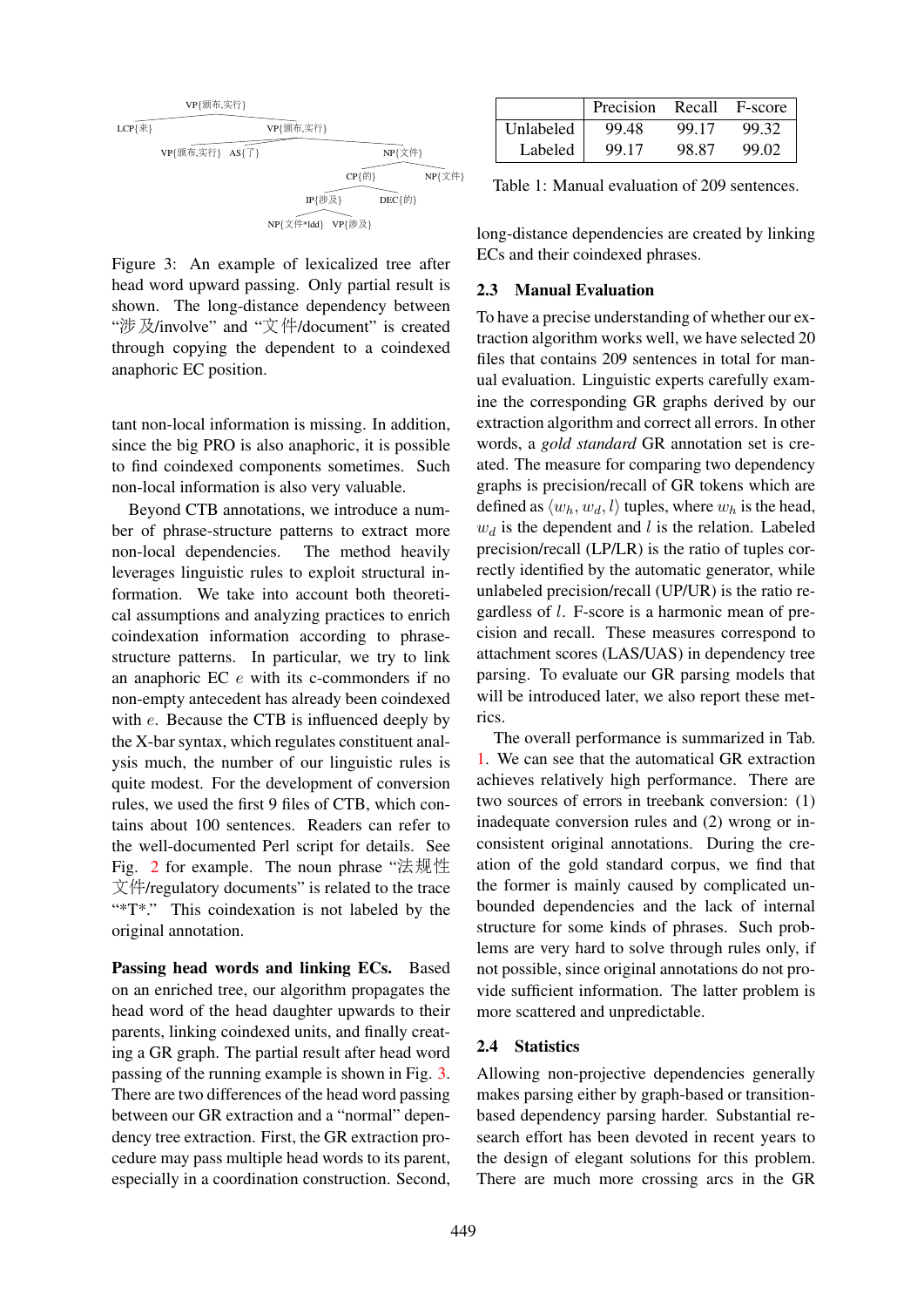graphs than syntactic dependency trees. In the training data (defined in Section 4.1), there are 558132 arcs and 86534 crossing pairs, About half of the sentences have crossing arcs (10930 out of 22277). The wide existence of crossing arcs poses an essential challenge for GR parsing, namely, to find methods for handling crossing arcs without a significant loss in accuracy and efficiency.

### 3 Transition-based GR Parsing

The availability of large-scale treebanks has contributed to the blossoming of statistical approaches to build accurate *shallow* constituency and dependency parsers. With high-quality GR resources at hand, it is possible to study statistical approaches to automatically parse GR graphs. In this section, we investigate the feasibility of applying a datadriven, grammar-free approach to build GRs directly. In particular, transition-based dependency parsing method is studied.

### 3.1 Data-Driven Dependency Parsing

Data-driven, grammar-free dependency parsing has received an increasing amount of attention in the past decade. Such approaches, e.g. transitionbased (Yamada and Matsumoto, 2003; Nivre, 2008) and graph-based (McDonald, 2006; Torres Martins et al., 2009) models have attracted the most attention of dependency parsing in recent years. Transition-based parsers utilize transition systems to derive dependency trees together with treebank-induced statistical models for predicting transitions. This approach was pioneered by (Yamada and Matsumoto, 2003) and (Nivre et al., 2004). Most research concentrated on surface syntactic structures, and the majority of existing approaches are limited to producing only trees. We notice two exceptions. Sagae and Tsujii (2008) and Titov et al. (2009) individually introduced two transition systems that can generate specific graphs rather than trees. Inspired by their work, we study transition-based approach to build GR graphs.

### 3.2 Transition Systems

Following (Nivre, 2008), we define a transition system for dependency parsing as a quadruple  $S =$  $(C, T, c_s, C_t)$ , where

1.  $C$  is a set of configurations, each of which contains a buffer  $\beta$  of (remaining) words and a set A of dependency arcs,

| <b>Transitions</b>     |                                                                                   |
|------------------------|-----------------------------------------------------------------------------------|
| <b>SHIFT</b>           | $(\sigma, j   \beta, A) \Rightarrow (\sigma   j, \beta, A)$                       |
| $LEFT-ARCl$            | $(\sigma i, j \beta, A) \Rightarrow (\sigma i, j \beta, A \cup \{(j, l, i)\})$    |
| RIGHT-ARC <sub>1</sub> | $(\sigma i, j \beta, A) \Rightarrow (\sigma i, j \beta, A \cup \{(i, l, j)\})$    |
| POP                    | $(\sigma i, \beta, A) \Rightarrow (\sigma, \beta, A)$                             |
| ROTATE <sub>k</sub>    | $(\sigma i_k \dots i_2 i_1,\beta,A)\Rightarrow(\sigma i_1 i_k \dots i_2,\beta,A)$ |

Table 2: K-permutation System.

- 2. T is a set of transitions, each of which is a (partial) function  $t : \mathcal{C} \mapsto \mathcal{C}$ ,
- 3.  $c_s$  is an initialization function, mapping a sentence x to a configuration, with  $\beta =$  $[1, \ldots, n],$
- 4.  $C_t \subseteq C$  is a set of terminal configurations.

Given a sentence  $x = w_1, \dots, w_n$  and a graph  $G = (V, A)$  on it, if there is a sequence of transitions  $t_1, \ldots, t_m$  and a sequence of configurations  $c_0, \ldots, c_m$  such that  $c_0 = c_s(x), t_i(c_{i-1}) =$  $c_i (i = 1, \ldots, m)$ ,  $c_m \in C_t$ , and  $A_{c_m} = A$ , we say the sequence of transitions is an *oracle* sequence. And we define  $\overline{A}_{c_i} = A - A_{c_i}$  for the arcs to be built in  $c_i$ . In a typical transition-based parsing process, the input words are put into a queue and partially built structures are organized by a stack. A set of SHIFT/REDUCE actions are performed sequentially to consume words from the queue and update the partial parsing results.

### 3.3 Online Reordering

Among existing systems, Sagae and Tsujii's is designed for projective graphs (denoted by  $G_1$  in Definition 1), and Titov et al.'s handles only a specific subset of non-projective graphs as well as projective graphs  $(\mathcal{G}_2)$ . Applied to our data, only 51.0% and 76.5% of the extracted graphs are parsable with their systems. Obviously, it is necessary to investigate new transition systems for the parsing task in our study. To deal with crossing arcs, Titov et al. (2009) and Nivre (2009) designed a SWAP transition that switches the position of the two topmost nodes on the stack. Inspired by their work, we extend this approach to parse more general graphs. The basic idea is to provide our new system with an ability to reorder more nodes during decoding in an online fashion, which we refer to as online reordering.

#### 3.4 K-Permutation System

We define a  $K$ -permutation transition system  $S_K = (\mathcal{C}, T, c_s, \mathcal{C}_t)$ , where a configuration  $c =$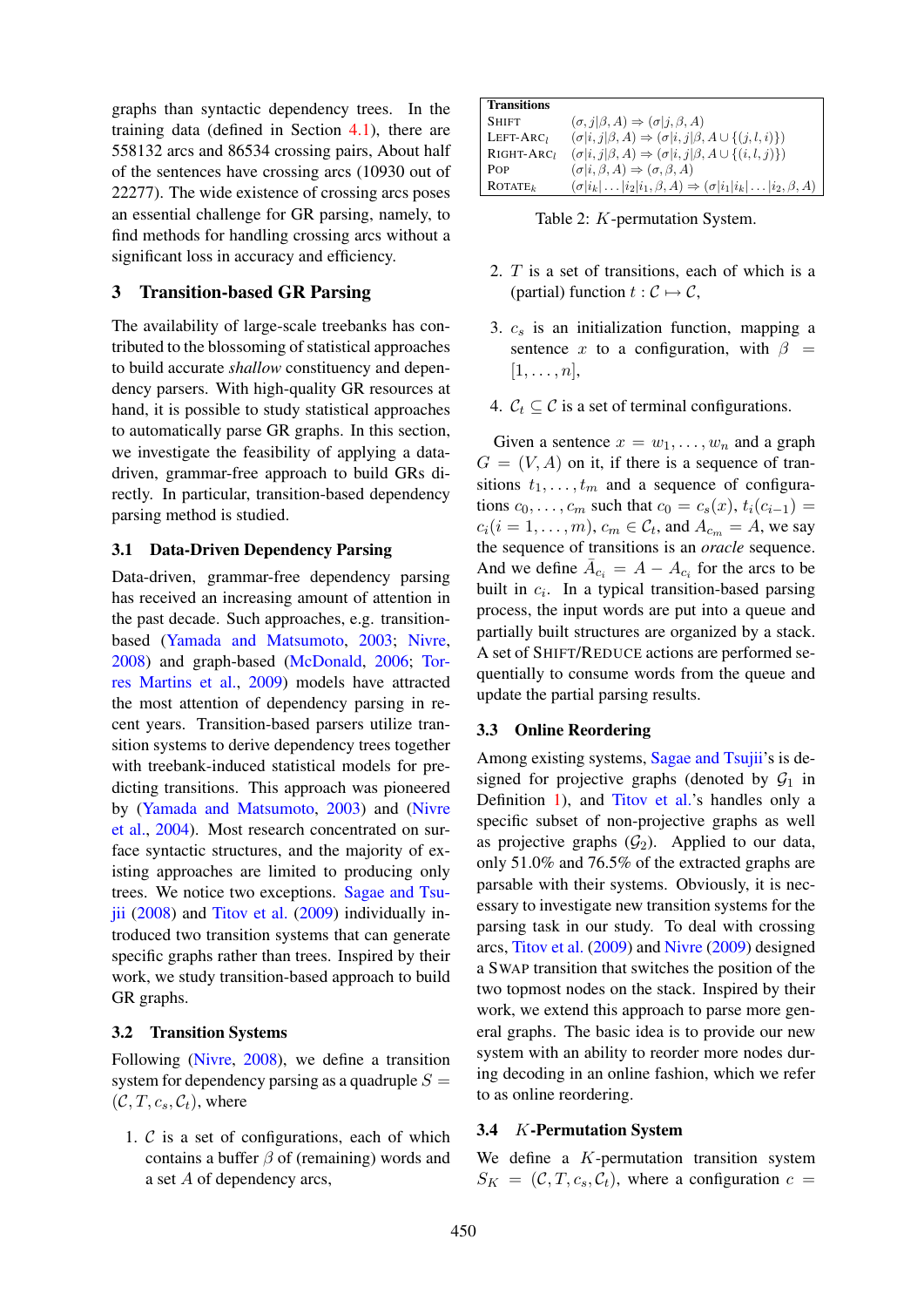$(\sigma, \beta, A) \in \mathcal{C}$  contains a stack  $\sigma$  of nodes besides  $\beta$  and A. We set the initial configuration for a sentence  $x = w_1, \ldots, w_n$  to be  $c_s(x) =$  $([], [1, \ldots, n], \{\})$ , and take  $\mathcal{C}_t$  to be the set of all configurations of the form  $c_t = (\sigma, []$ , A) (for any arc set  $A$ ). The set of transitions  $T$  contains five types of actions, as shown in Tab. 2:

- 1. SHIFT removes the front element from  $\beta$  and pushes it onto  $\sigma$ .
- 2. LEFT- $ARC_l/RIGHT-ARC_l$  updates a configuration by adding  $(i, l, j)/(j, l, i)$  to A where i is the top of  $\sigma$ , and j is the front of  $\beta$ .
- 3. POP deletes the top element of  $\sigma$ .
- 4. ROTATE<sub>k</sub> updates a configuration with stack  $\sigma[i_k] \dots |i_2|i_1$  by rotating the top k nodes in stack left by one index, obtaining  $\sigma|i_1|i_k|\dots|i_2$ , with constraint  $2 \leq k \leq K$ .

We refer to this system as  $K$ -permutation because by rotating the top  $k$   $(2 \leq k \leq K)$  nodes in the stack, we can obtain all the permutations of the top  $K$  nodes. Note that  $S_2$  is identical to Titov et al.'s;  $S_{\infty}$  is complete with respect to the class of all directed graphs without self-loop, since we can arbitrarily permute the nodes in the stack. The Kpermutation system exhibits a nice property: The sets of corresponding graphs are strictly monotonic with respect to the  $\subset$  operation.

**Definition 1.** If a graph  $G$  can be parsed with transition system  $S_K$ , we say G is a K-perm graph. We use  $\mathcal{G}_K$  to denote the set of all k-perm graphs. Specially,  $\mathcal{G}_0 = \emptyset$ ,  $\mathcal{G}_1$  is the set of all projective graphs, and  $\mathcal{G}_{\infty} = \bigcup_{k=0}^{\infty} \mathcal{G}_k$ .

**Theorem 1.**  $\mathcal{G}_i \subsetneq \mathcal{G}_{i+1}, \forall i \geq 0$ .

*Proof.* It is obvious that  $\mathcal{G}_i \subseteq \mathcal{G}_{i+1}$  and  $\mathcal{G}_0 \subseteq \mathcal{G}_1$ . Fig. 4 gives an example which is in  $\mathcal{G}_{i+1}$  but not in  $\mathcal{G}_i$  for all  $i > 0$ , indicating  $\mathcal{G}_i \neq \mathcal{G}_{i+1}$ . П

**Theorem 2.**  $\mathcal{G}_{\infty}$  is the set of all graphs without self-loop.

*Proof.* It follows immediately from the fact that  $G \in \mathcal{G}_{|V|}, \forall G = \langle V, E \rangle.$  $\Box$ 

The transition systems introduced in (Sagae and Tsujii, 2008) and (Titov et al., 2009) can be viewed as  $S_1$ <sup>1</sup> and  $S_2$ .



Figure 4: A graph which is in  $\mathcal{G}_{i+1}$ , but not in  $\mathcal{G}_i$ .

#### 3.5 Normal Form Oracle

The K-permutation transition system may allow multiple oracle transition sequences on one graph, but trying to sum all the possible oracles is usually computational expensive. Here we give a construction procedure which is guaranteed to find an oracle sequence if one exits. We refer it as normal form oracle (NFO).

Let  $L(j)$  be the ordered list of nodes connected to j in  $\overline{A}_{c_{i-1}}$  for  $j \in \sigma_{c_{i-1}}$ , and let  $\mathcal{L}_K(\sigma_{c_{i-1}})$  =  $[L(j_1),..., L(j_{\max\{l,K\}})]$ . If  $\sigma_{c_{i-1}}$  is empty, then we set  $t_i$  to SHIFT; if there is no arc linked to  $j_1$  in  $\bar{A}_{c_{i-1}}$ , then we set  $t_i$  to POP; if there exits  $a \in \overline{A}_{c_{i-1}}$  linking  $j_1$  and b, then we set  $t_i$  to LEFT-ARC or RIGHT-ARC correspondingly. When there are only SHIFT and ROTATE left, we first apply a sequence of ROTATE's to make  $\mathcal{L}_K(\sigma)$  complete ordered by lexicographical order, then apply a SHIFT. Let  $c_i = t_i(c_{i-1})$ , we continue to compute  $t_{i+1}$ , until  $\beta_{c_i}$  is empty.

Theorem 3. If a graph is parsable with the transition system  $S_K$  then the construction procedure is guaranteed to find an oracle transition sequence.

*Proof.* During the construction, all the arcs are built by LEFT-ARC or RIGHT-ARC, which links the top of the stack and the front of the buffer. Therefore, we prefer  $\mathcal{L}(\sigma)$  to be as orderly as possible, to make the words to be linked sooner on the top of the stack. the construction procedure above does best within the power of the system  $S_K$ .  $\Box$ 

### 3.6 An Approximation for NFO

In the construction of NFO transitions, we exhaustively use the ROTATE's to make  $\mathcal{L}(\sigma)$  complete ordered. We also observed that the transition LEFT-ARC, RIGHT-ARC and SHIFT only change the relative order between the first element of  $\mathcal{L}(\sigma)$  and the rest elements. Therefore we explored an approximate procedure to determine the ROTATE's, based on the observation. We call it approximate NFO (ANFO). Using notation defined in Section 3.5, the approximate procedure goes as follows. When it comes to the determination of

<sup>&</sup>lt;sup>1</sup>Though Sagae and Tsujii (2008) introduced additional constraints to exclude cyclic path, the fundamental transition mechanism of their system is the same to  $S_1$ .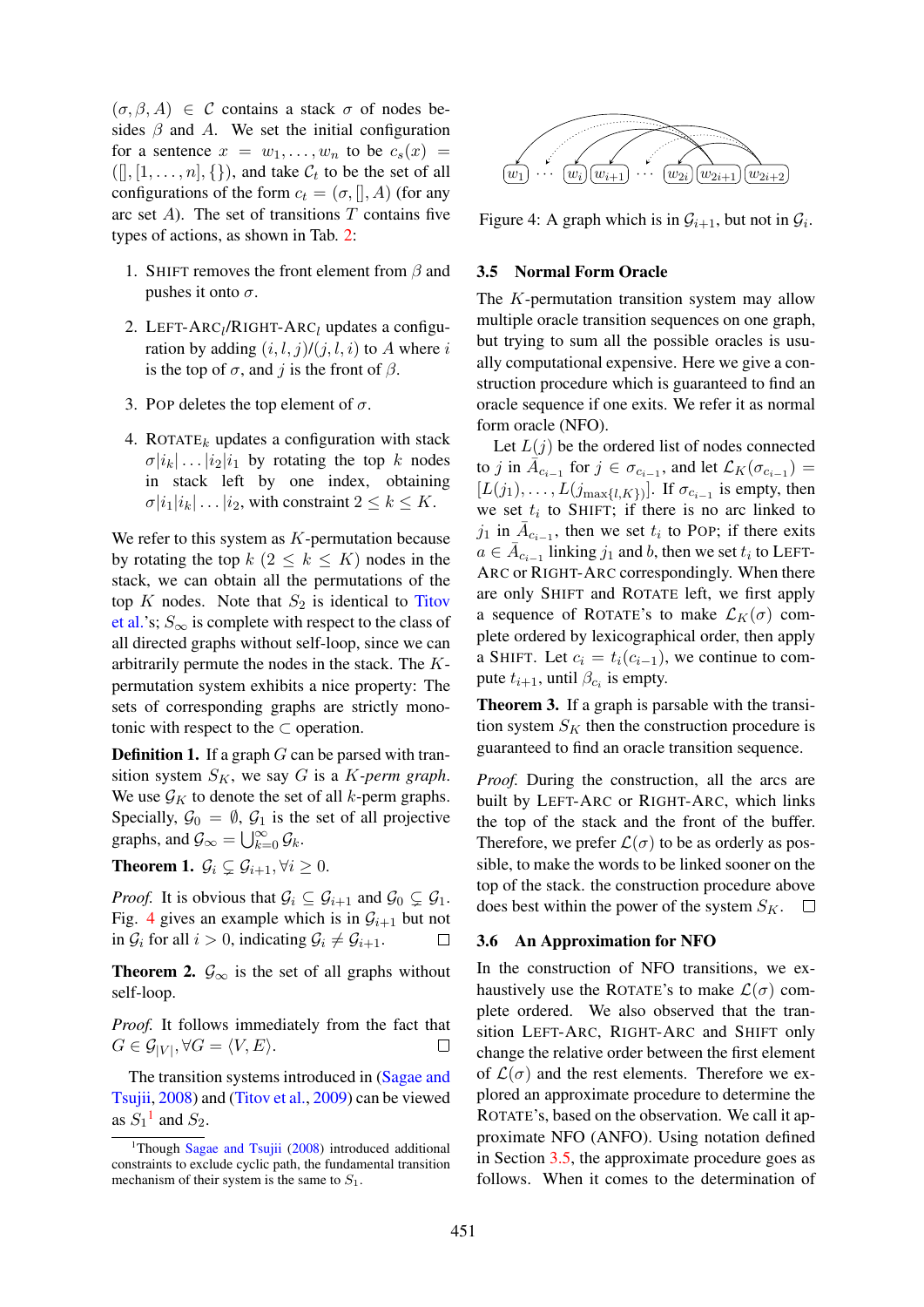

Figure 5: A graph that can be parsed with  $S_3$  with a transition sequence SSSSR3SR3APAPR2R3SR3SR3APAPAPAPAP, where S stands for SHIFT, R for ROTATE, A for LEFT-ARC, and P for POP. But the approximate procedure fails to find the oracle, since  $\mathbf{R}_2\mathbf{R}_3$  in bold in the sequence are not to be applied.

the ROTATE sequence, let  $k$  be the largest  $m$  such that  $0 \leq m \leq \min\{K, l\}$  and  $L(j_m)$  strictly precedes  $L(j_1)$  by the lexicographical order (here we assume  $L(j_0)$  strictly precedes any  $L(j), j \in \sigma$ ). If  $k > 0$ , we set  $t_i$  to ROTATE<sub>k</sub>; else we set  $t_i$  to SHIFT. The approximation assumes  $\mathcal{L}(\sigma)$  is completely ordered except the first element, and insert the first element to its proper place each time.

**Definition 2.** We define  $\hat{\mathcal{G}}_K$  as the graphs the oracle of which can be extracted by  $S_K$  with the approximation procedure.

It can be inferred similarly that Theorem 1 and Theorem 2 also hold for  $\mathcal{G}$ 's. However, the  $\mathcal{G}_K$  is not equal to  $\mathcal{G}_K$  in non-trivial cases.

**Theorem 4.**  $\hat{\mathcal{G}}_i \subsetneq \mathcal{G}_i, \forall i \geq 3$ .

*Proof.* It is trivial that  $\hat{G}_i \subseteq G_i$ . An example graph that is in  $\mathcal{G}_3$  but not in  $\hat{\mathcal{G}}_3$  is shown in Figure 5, examples for arbitrary  $i > 3$  can be constructed similarly.  $\Box$ 

The above theorem indicates the inadequacy of the ANFO deriving procedure. Nevertheless, empirical evaluation (Section  $4.2$ ) shows that the coverage of AFO and ANFO deriving procedures are almost identical when applying to linguistic data.

### 3.7 Statistical Parsing

When we parse a sentence  $w_1w_2\cdots w_n$ , we start with the initial configuration  $c_0 = c_s(x)$ , and choose next transition  $t_i = C(c_{i-1})$  iteratively according to a discriminative classifier trained on oracle sequences. To build a parser, we use a structured classifier to approximate the oracle, and apply the Passive-Aggressive (PA) algorithm (Crammer et al., 2006) for parameter estimation. The PA algorithm is similar to the Perceptron algorithm, the difference from which is the update of

weight vector. We also use parameter averaging and early update to achieve better training. Developing features has been shown crucial to advancing the state-of-the-art in dependency tree parsing (Koo and Collins, 2010; Zhang and Nivre, 2011). To build accurate deep dependency parsers, we utilize a large set of features for disambiguation. See the notes included in the supplymentary material for details. To improve the performance, we also apply the technique of beam search, which keep a beam of transition sequences with highest scores when parsing.

### 4 Experiments

### 4.1 Experimental setup

CTB is a segmented, part-of-speech (POS) tagged, and fully bracketed corpus in the constituency formalism, and very popular to evaluate fundamental NLP tasks, including word segmentation (Sun and Xu, 2011), POS tagging (Sun and Uszkoreit, 2012), and syntactic parsing (Zhang and Clark, 2009; Sun and Wan, 2013). We use CTB 6.0 and define the training, development and test sets according to the CoNLL 2009 shared task. We use gold-standard word segmentation and POS taging results as inputs. All transition-based parsing models are trained with beam 16 and iteration 30. Overall precision/recall/f-score with respect to dependency tokens is reported. To evaluate the ability to recover non-local dependencies, the recall of such dependencies are reported too.

### 4.2 Coverage and Accuracy

There is a dual effect of the increase of the parameter  $k$  to our transition-based dependency parser. On one hand, the higher  $k$  is, the more expressivity the corresponding transition system has. A system with higher  $k$  covers more structures and allows to use more data for training. On the other hand, higher k brings more ambiguities to the corresponding parser, and the parsing performance may thus suffer. Note that the ambiguity exists not only in each step for transition decision, but also in selecting the training oracle.

The left-most columns of Tab. 3 shows the coverage of K-permutation transition system with respect to different  $K$  and different oracle deriving algorithms. Readers may be surprised that the coverage of NFO and ANFO deriving procedures is the same. Actually, all the covered graphs by the two oracle deriving procedures are exactly the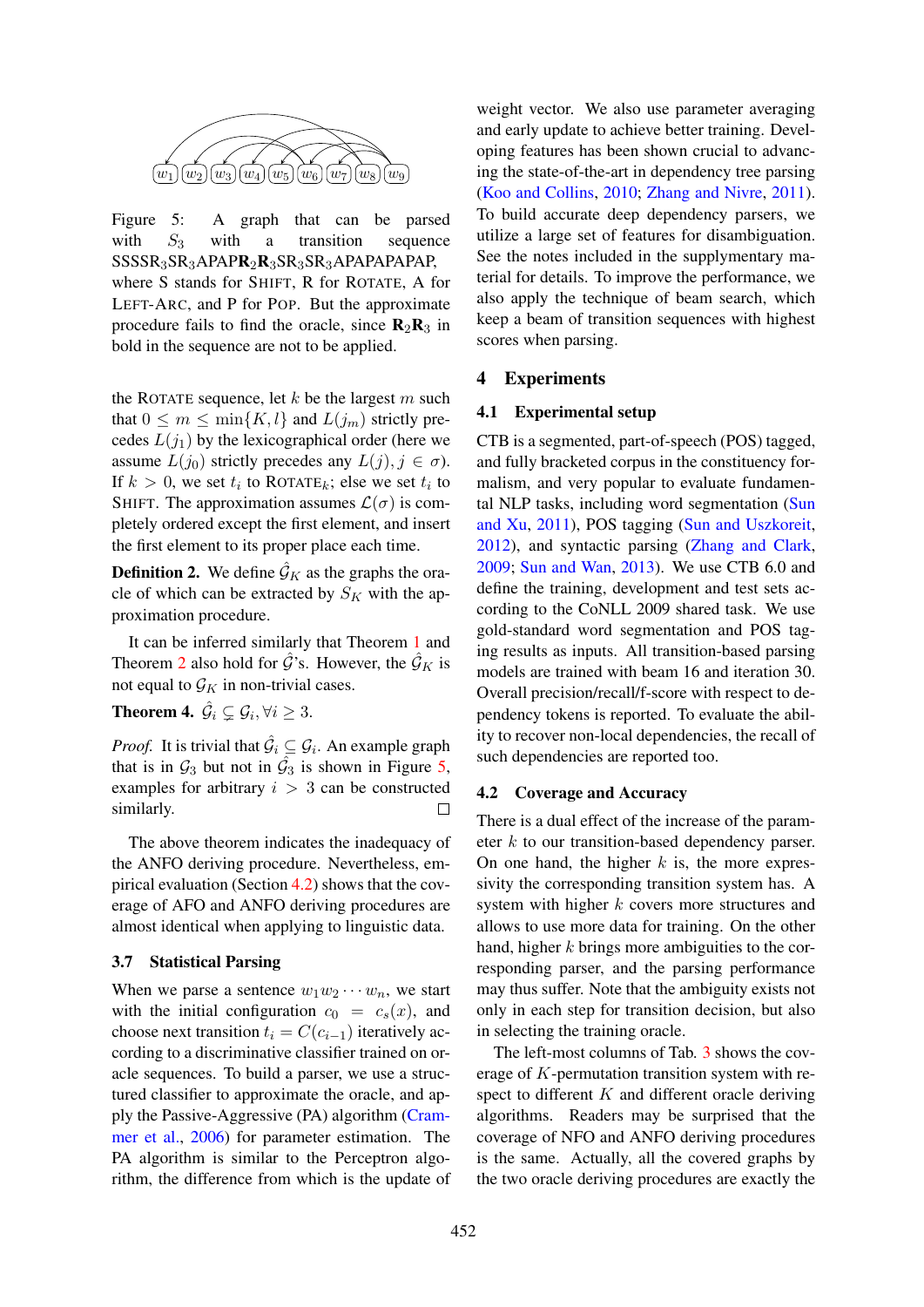| $\mid$ System $\parallel$ NFO ANFO $\parallel$ UP UR UF $\mid$ LP LR LF $\parallel$ UR <sub>L</sub> LR <sub>L</sub> $\mid$ UR <sub>NL</sub> LR <sub>NL</sub> $\mid$ |                                                                                                           |  |  |  |  |  |
|---------------------------------------------------------------------------------------------------------------------------------------------------------------------|-----------------------------------------------------------------------------------------------------------|--|--|--|--|--|
| $S_2$   76.5 76.5   85.88 81.00 83.37   83.98 79.21 81.53   81.93 80.34   58.88 52.17                                                                               |                                                                                                           |  |  |  |  |  |
| $ S_3 $                                                                                                                                                             |                                                                                                           |  |  |  |  |  |
| $ S_4 $                                                                                                                                                             |                                                                                                           |  |  |  |  |  |
| $\mid S_5 \mid$                                                                                                                                                     | $\parallel$ 98.4 98.4 $\parallel$ 86.44 82.21 84.27 84.51 80.37 82.39 $\parallel$ 83.15 81.51 59.80 53.30 |  |  |  |  |  |

Table 3: Coverage and accuracy of the GR parser on the development data.

same, except for  $S_3$ . Only 1 from 22277 sentences can find a NFO but not an ANFO. This number demonstrates the effectiveness of ANFO. In the following experiments, we use the ANFO's to train our parser.

Applied to our data,  $S_2$ , i.e. the exact system introduced by Titov et al. (2009), only covers 76.5% GR graphs. This is very different from the result obtained on the CoNLL shared task data for English semantic role labeling (SRL). According to (Titov et al., 2009), 99% semantic-role-labelled graphs can be generated by  $S_2$ . We think there are two main reasons accounting for the differences, and highlight the importance of the expressiveness of transition systems to solve deep dependency parsing problems. First, the SRL task only focuses on finding arguments and adjuncts of verbal (and nominal) predicates, while dependencies headed by other words are not contained in its graph representation. On contrast, a deep dependency structure, like GR graph, approximates deep syntactic or semantic information of a sentence as a whole, and therefore is more dense. As a result, permutation system with a very low  $k$  is incapable to handle more cases. Another reason is about the Chinese language. Some language-specific properties result in complex crossing arcs. For example, serial verb constructions are widely used in Chinese to describe several separate events without conjunctions. The verbal heads in such constructions share subjects and adjuncts, both of which are before the heads. The distributive dependencies between verbal heads and subjects/adjuncts usually produce crossing arcs (see Fig. 6). To test our assumption, we evaluate the coverage of  $S_2$  over the functor-argument dependency graphs provided by the English and Chinese CCGBank (Hockenmaier and Steedman, 2007; Tse and Curran, 2010). The result is 96.9% vs. 89.0%, which confirms our linguistic intuition under another grammar formalism.

Tab. 3 summarizes the performance of the transition-based parser with different configurations to reveal how well data-driven parsing can



Figure 6: A simplified example to illustrate crossing arcs in serial verbal constructions.

be performed in realistic situations. We can see that with the increase of  $K$ , the overall parsing accuracy incrementally goes up. The high complexity of Chinese deep dependency structures demonstrates the importance of the expressiveness of a transition system, while the improved numeric accuracies practically certify the benefits. The two points merit further exploration to more expressive transition systems for deep dependency parsing, at least for Chinese. The labeled evaluation scores on the final test data are presented in Tab. 4.

|  | Test   $UP$ UR UF $LR_I$ LR <sub>NL</sub> |  |  |
|--|-------------------------------------------|--|--|
|  | $S_5$   83.93 79.82 81.82 80.94 54.38     |  |  |

Table 4: Performance on the test data.

### 4.3 Precision vs. Recall

A noteworthy thing about the overall performance is that the precision is promising but the recall is too low behind. This difference is consistent with the result obtained by a shift-reduce CCG parser (Zhang and Clark, 2011). The functor-argument dependencies generated by that parser also has a relatively high precision but considerably low recall. There are two similarities between our parser and theirs: 1) both parsers produce dependency graphs rather trees; 2) both parser employ a beam decoder that does not guarantee global optimality. To build NLP application, e.g. information extraction, systems upon GR parsing, such property merits attention. A good trade-off between the precision and the recall may have a great impact on final results.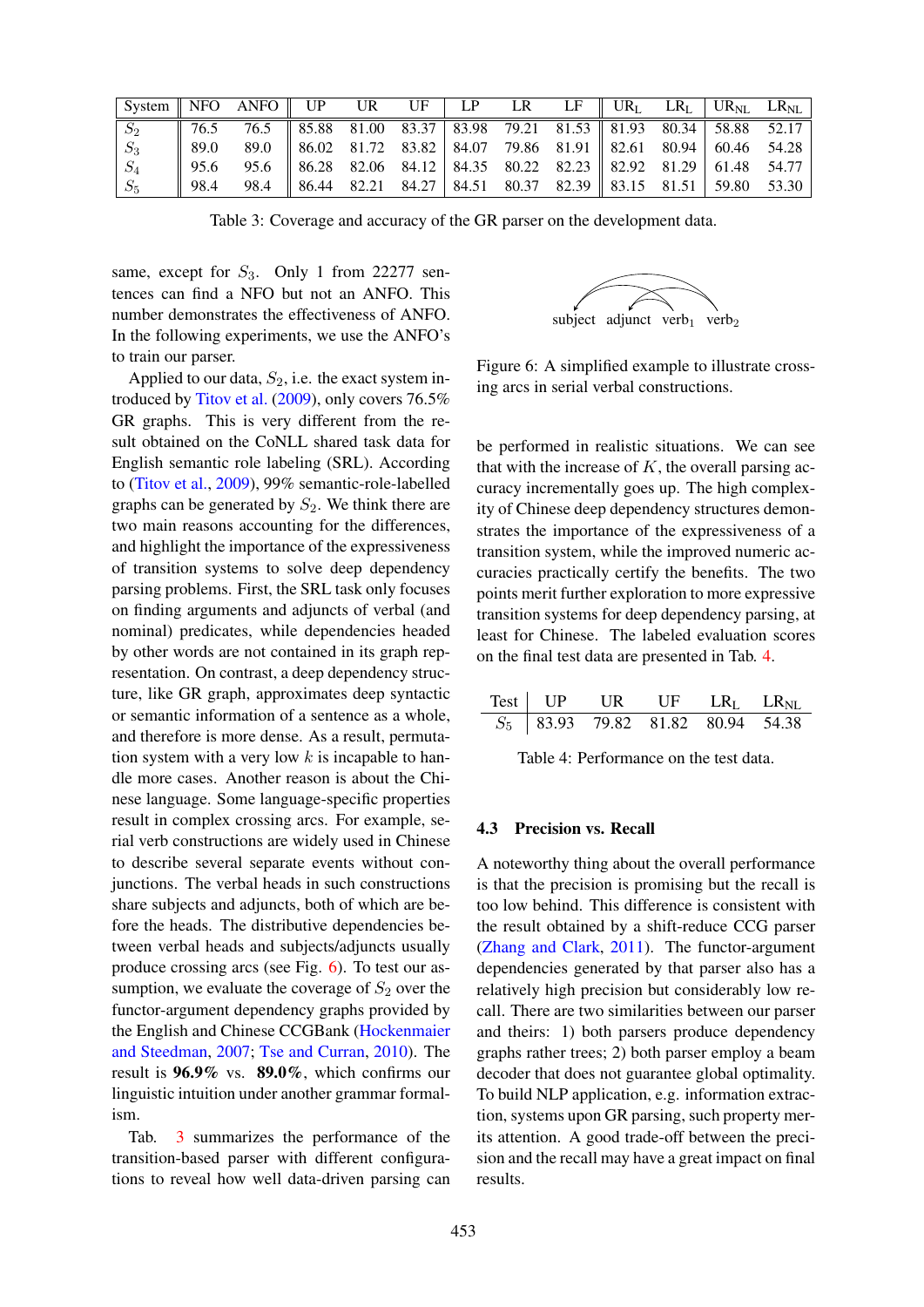### 4.4 Local vs. Non-local

Although the micro accuracy of all dependencies are considerably good, the ability of current stateof-the-art statistical parsers to find difficult nonlocal materials is far from satisfactory, even for English (Rimell et al., 2009; Bender et al., 2011). We report the accuracy in terms of local and nonlocal dependencies respectively to show the difficulty of the recovery of non-local dependencies. The last four columns of Tab. 3 demonstrates the labeled/unlabeled recall of local  $(UR<sub>I</sub>/LR<sub>I</sub>)$  and non-local dependencies  $(UR_{\text{NL}}/LR_{\text{NL}})$ . We can clearly see that non-local dependency recovery is extremely difficult for Chinese parsing.

### 4.5 Deep vs. Deep

CCG and HPSG parsers also favor the dependencybased metrics for evaluation (Clark and Curran, 2007b; Miyao and Tsujii, 2008). Previous work on Chinese CCG and HPSG parsing unanimously agrees that obtaining the deep analysis of Chinese is more challenging (Yu et al., 2011; Tse and Curran, 2012). The successful C&C and Enju parsers provide very inaccurate results for Chinese texts. Though the numbers profiling the qualities of deep dependency structures under different formalisms are not directly comparable, all empirical evaluation indicates that the state-of-the-art of deep linguistic processing for Chinese lag behind very much.

### 5 Related Work

Wide-coverage in-depth and accurate linguistic processing is desirable for many practical NLP applications, such as machine translation (Wu et al., 2010) and information extraction (Miyao et al., 2008). Parsing in deep formalisms, e.g. CCG, HPSG, LFG and TAG, provides valuable, richer linguistic information, and researchers thus draw more and more attention to it. Very recently, study on deep linguistic processing for Chinese has been initialized. Our work is one of them.

To quickly construct deep annotations, corpusdriven grammar engineering has been studied. Phrase structure trees in CTB have been semiautomatically converted to deep derivations in the CCG (Tse and Curran, 2010), LFG (Guo et al., 2007), TAG (Xia, 2001) and HPSG (Yu et al., 2010) formalisms. Our GR extraction work is similar, but grounded in GB, which is more consistent with the construction of the original annotations.

Based on converted fine-grained linguistic annotations, successful English deep parsers, such as C&C (Clark and Curran, 2007b) and Enju (Miyao and Tsujii, 2008), have been evaluated (Yu et al., 2011; Tse and Curran, 2012). We also borrow many ideas from recent advances in deep syntactic or semantic parsing for English. In particular, Sagae and Tsujii (2008)'s and Titov et al. (2009)'s studies on transition-based deep dependency parsing motivated our work very much. However, simple adoption of their systems does not resolve Chinese GR parsing well because the GR graphs are much more complicated. Our investigation on the K-permutation transition system advances the capacity of existing methods.

### 6 Conclusion

Recent years witnessed rapid progress made on deep linguistic processing for English, and initial attempts for Chinese. Our work stands in between traditional dependency tree parsing and deep linguistic processing. We introduced a system for automatically extracting grammatical relations of Chinese sentences from GB phrase structure trees. The present work remedies the resource gap by facilitating the accurate extraction of GR annotations from GB trees. Manual evaluation demonstrate the effectiveness of our method. With the availability of high-quality GR resources, transition-based methods for GR parsing was studied. A new formal system, namely K-permutation system, is well theoretically discussed and practically implemented as the core module of a deep dependency parser. Empirical evaluation and analysis were presented to give better understanding of the Chinese GR parsing problem. Detailed analysis reveals some important directions for future investigation.

### Acknowledgement

The work was supported by NSFC (61300064, 61170166 and 61331011) and National High-Tech R&D Program (2012AA011101).

### References

Emily M. Bender, Dan Flickinger, Stephan Oepen, and Yi Zhang. 2011. Parser evaluation over local and nonlocal deep dependencies in a large corpus. In *Proceedings of the 2011 Conference on Empirical Methods in Natural Language Processing*, pages 397–408. Association for Computational Linguistics, Edinburgh, Scotland, UK. URL http://www.aclweb.org/ anthology/D11-1037.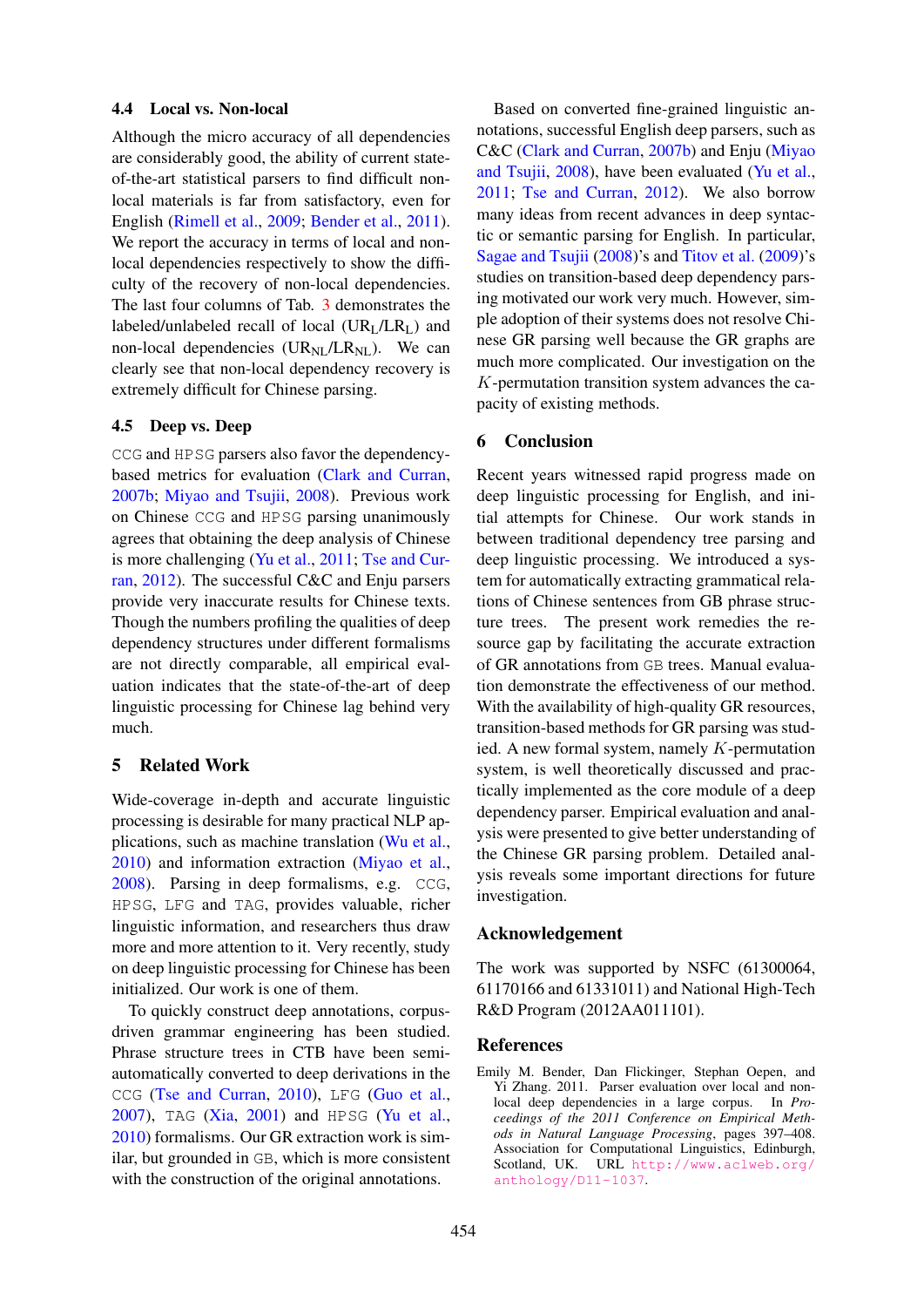- J. Bresnan and R. M. Kaplan. 1982. Introduction: Grammars as mental representations of language. In J. Bresnan, editor, *The Mental Representation of Grammatical Relations*, pages xvii–lii. MIT Press, Cambridge, MA.
- Ted Briscoe and John Carroll. 2006. Evaluating the accuracy of an unlexicalized statistical parser on the parc depbank. In *Proceedings of the COLING/ACL 2006 Main Conference Poster Sessions*, pages 41–48. Association for Computational Linguistics, Sydney, Australia. URL http://www.aclweb.org/anthology/P/ P06/P06-2006.
- Andrew Carnie. 2007. *Syntax: A Generative Introduction*. Blackwell Publishing, Blackwell Publishing 350 Main Street, Malden, MA 02148-5020, USA, second edition.
- Noam Chomsky. 1981. *Lectures on Government and Binding*. Foris Publications, Dordecht.
- Stephen Clark and James Curran. 2007a. Formalismindependent parser evaluation with ccg and depbank. In *Proceedings of the 45th Annual Meeting of the Association of Computational Linguistics*, pages 248–255. Association for Computational Linguistics, Prague, Czech Republic. URL http://www.aclweb.org/anthology/ P07-1032.
- Stephen Clark and James R. Curran. 2007b. Wide-coverage efficient statistical parsing with CCG and log-linear models. *Comput. Linguist.*, 33(4):493–552. URL http:// dx.doi.org/10.1162/coli.2007.33.4.493.
- Koby Crammer, Ofer Dekel, Joseph Keshet, Shai Shalev-Shwartz, and Yoram Singer. 2006. Online passiveaggressive algorithms. *JOURNAL OF MACHINE LEARNING RESEARCH*, 7:551–585.
- M. Dalrymple. 2001. *Lexical-Functional Grammar*, volume 34 of *Syntax and Semantics*. Academic Press, New York.
- Yuqing Guo, Josef van Genabith, and Haifeng Wang. 2007. Treebank-based acquisition of lfg resources for Chinese. In *Proceedings of the LFG07 Conference*. CSLI Publications, California, USA.
- Julia Hockenmaier and Mark Steedman. 2007. CCGbank: A corpus of CCG derivations and dependency structures extracted from the penn treebank. *Computational Linguistics*, 33(3):355–396.
- Ron Kaplan, Stefan Riezler, Tracy H King, John T Maxwell III, Alex Vasserman, and Richard Crouch. 2004. Speed and accuracy in shallow and deep stochastic parsing. In Daniel Marcu Susan Dumais and Salim Roukos, editors, *HLT-NAACL 2004: Main Proceedings*, pages 97– 104. Association for Computational Linguistics, Boston, Massachusetts, USA.
- Tracy Holloway King, Richard Crouch, Stefan Riezler, Mary Dalrymple, and Ronald M. Kaplan. 2003. The PARC 700 dependency bank. In *In Proceedings of the 4th International Workshop on Linguistically Interpreted Corpora (LINC-03)*, pages 1–8.
- Terry Koo and Michael Collins. 2010. Efficient third-order dependency parsers. In *Proceedings of the 48th Annual Meeting of the Association for Computational Linguistics*, pages 1–11. Association for Computational Linguistics, Uppsala, Sweden. URL http://www.aclweb.org/ anthology/P10-1001.
- Ryan McDonald. 2006. *Discriminative learning and spanning tree algorithms for dependency parsing*. Ph.D. thesis, University of Pennsylvania, Philadelphia, PA, USA.
- Yusuke Miyao, Rune Sætre, Kenji Sagae, Takuya Matsuzaki, and Jun'ichi Tsujii. 2008. Task-oriented evaluation of syntactic parsers and their representations. In *Proceedings of ACL-08: HLT*, pages 46–54. Association for Computational Linguistics, Columbus, Ohio. URL http://www.aclweb.org/anthology/P/ P08/P08-1006.
- Yusuke Miyao, Kenji Sagae, and Jun'ichi Tsujii. 2007. Towards framework-independent evaluation of deep linguistic parsers. In Ann Copestake, editor, *Proceedings of the GEAF 2007 Workshop*, CSLI Studies in Computational Linguistics Online, page 21 pages. CSLI Publications. URL http://www.cs.cmu.edu/˜sagae/ docs/geaf07miyaoetal.pdf.
- Yusuke Miyao and Jun'ichi Tsujii. 2008. Feature forest models for probabilistic hpsg parsing. *Comput. Linguist.*, 34(1):35–80. URL http://dx.doi.org/10. 1162/coli.2008.34.1.35.
- Joakim Nivre. 2008. Algorithms for deterministic incremental dependency parsing. *Comput. Linguist.*, 34:513– 553. URL http://dx.doi.org/10.1162/coli. 07-056-R1-07-027.
- Joakim Nivre. 2009. Non-projective dependency parsing in expected linear time. In *Proceedings of the Joint Conference of the 47th Annual Meeting of the ACL and the 4th International Joint Conference on Natural Language Processing of the AFNLP*, pages 351– 359. Association for Computational Linguistics, Suntec, Singapore. URL http://www.aclweb.org/ anthology/P/P09/P09-1040.
- Joakim Nivre, Johan Hall, and Jens Nilsson. 2004. Memorybased dependency parsing. In Hwee Tou Ng and Ellen Riloff, editors, *HLT-NAACL 2004 Workshop: Eighth Conference on Computational Natural Language Learning (CoNLL-2004)*, pages 49–56. Association for Computational Linguistics, Boston, Massachusetts, USA.
- Carl Pollard and Ivan A. Sag. 1994. *Head-Driven Phrase Structure Grammar*. The University of Chicago Press, Chicago.
- Laura Rimell, Stephen Clark, and Mark Steedman. 2009. Unbounded dependency recovery for parser evaluation. In *Proceedings of the 2009 Conference on Empirical Methods in Natural Language Processing*, pages 813–821. Association for Computational Linguistics, Singapore. URL http://www.aclweb.org/anthology/D/ D09/D09-1085.
- Kenji Sagae and Jun'ichi Tsujii. 2008. Shift-reduce dependency DAG parsing. In *Proceedings of the 22nd International Conference on Computational Linguistics*, pages 753–760. Coling 2008 Organizing Committee, Manchester, UK. URL http://www.aclweb.org/ anthology/C08-1095.
- Weiwei Sun and Hans Uszkoreit. 2012. Capturing paradigmatic and syntagmatic lexical relations: Towards accurate Chinese part-of-speech tagging. In *Proceedings of the 50th Annual Meeting of the Association for Computational Linguistics*. Association for Computational Linguistics.
- Weiwei Sun and Xiaojun Wan. 2013. Data-driven, pcfg-based and pseudo-pcfg-based models for Chinese dependency parsing. *Transactions of the Association for Computational Linguistics (TACL)*.
- Weiwei Sun and Jia Xu. 2011. Enhancing Chinese word segmentation using unlabeled data. In *Proceedings of the 2011 Conference on Empirical Methods in Natural Language Processing*, pages 970–979. Association for Computational Linguistics, Edinburgh,